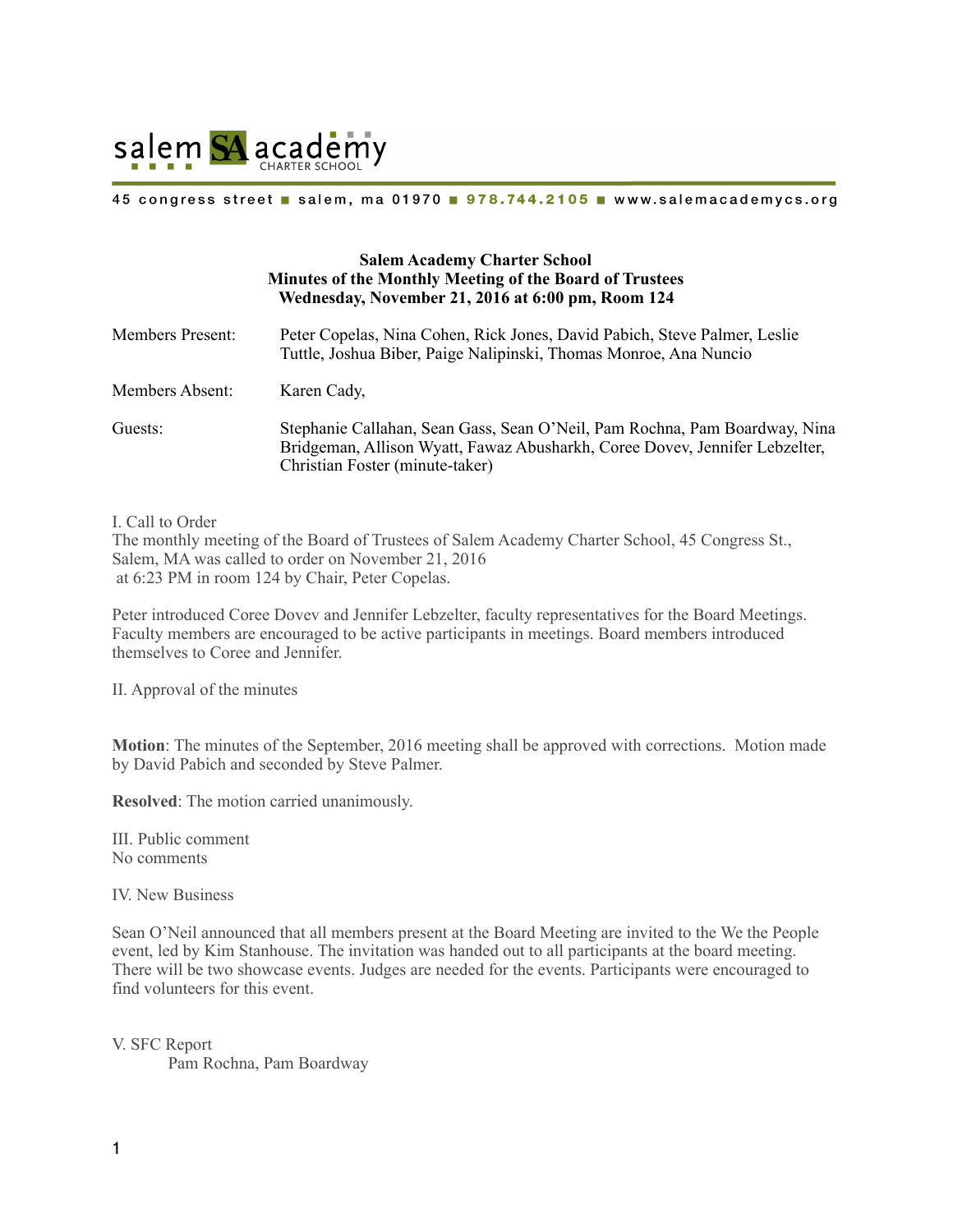There was not an SFC meeting in October. The SFC has met with Chyna Onembo and together, they are strategizing a committee event in February.

The Calendar Raffle is in full swing. There is a bit of a slump in sales. Pam Boardway reminded the group that 100% of the sales go to student accounts.

Yankee Candle sales will begin in February and go into March. That is usually Salem Academy's biggest fundraiser.

VI. Head of School and Principals' Report

Stephanie Callahan introduced PARCC, a two-year pilot program, and gave an overview of the assessments Salem Academy students took.

This year, the majority of schools in Massachusetts (72%) opted to take the PARCC assessments.

• 44% opted to do the computer based assessments. Salem Academy Charter School was included in this 44%. These electronic tests were new for Salem Academy students

Following the two-year pilot, Massachusetts decided not to take on PARCC and will be transitioning back to their own, home grown, assessment. These assessments will continue to be developed and distributed by Pearson. There will be more data and transparency with this transition back to "MCAS 2" as it will be called.

Results from Salem Academy's 2015 PARCC assessments can be found in Appendix B.

Stephanie explained that there were a number of reasons 2016 results decreased. Long term maternity leaves and unexpected teacher exits might have caused the dip in scores. She then presented an analysis of Salem Academy students' performance against Salem Public School students and comparative schools, Neighborhood House Charter School (takes the online, electronic PARCC assessments).

Lower scores for Salem Academy Charter School students on PARCC assessments were surprising because ANet scores were competitive against comparative scores throughout the year. The topic of Writing was emphasized and discussed. Writing was weighted more than reading on the PARCC assessments. Because of these results, added emphasis on writing is being placed on teachers this year. The 2016-2017 school year has started off well. Salem Academy is piloting a few new approaches to Writing instruction.

A brief discussion about the overall usage of computers in instructional practices both at Neighborhood House and Salem Academy Charter School was held after inquiry from Thomas Monroe. Little is known about Neighborhood House's practices, however Salem Academy Charter School students use technology regularly in their classes and studies.

PARCC Math results also showed that the switch to computer based assessments probably resulted in a dip in scores. Salem Academy students are, overall, outperforming peers across the state.

### C. Growth

Growth was fairly consistent across grades. Stephanie went into detail outlining the specific grade growths for both ELA and Math. Importantly, it should be noticed that while Salem Academy Charter Students' scores appear to have dipped on various assessments on both subjects, comparatively, these scores are consistent with competitiveness in the past. All scores have decreased across the district and Salem Academy Charter School students continue to outperform the district and state scores.

D. CPI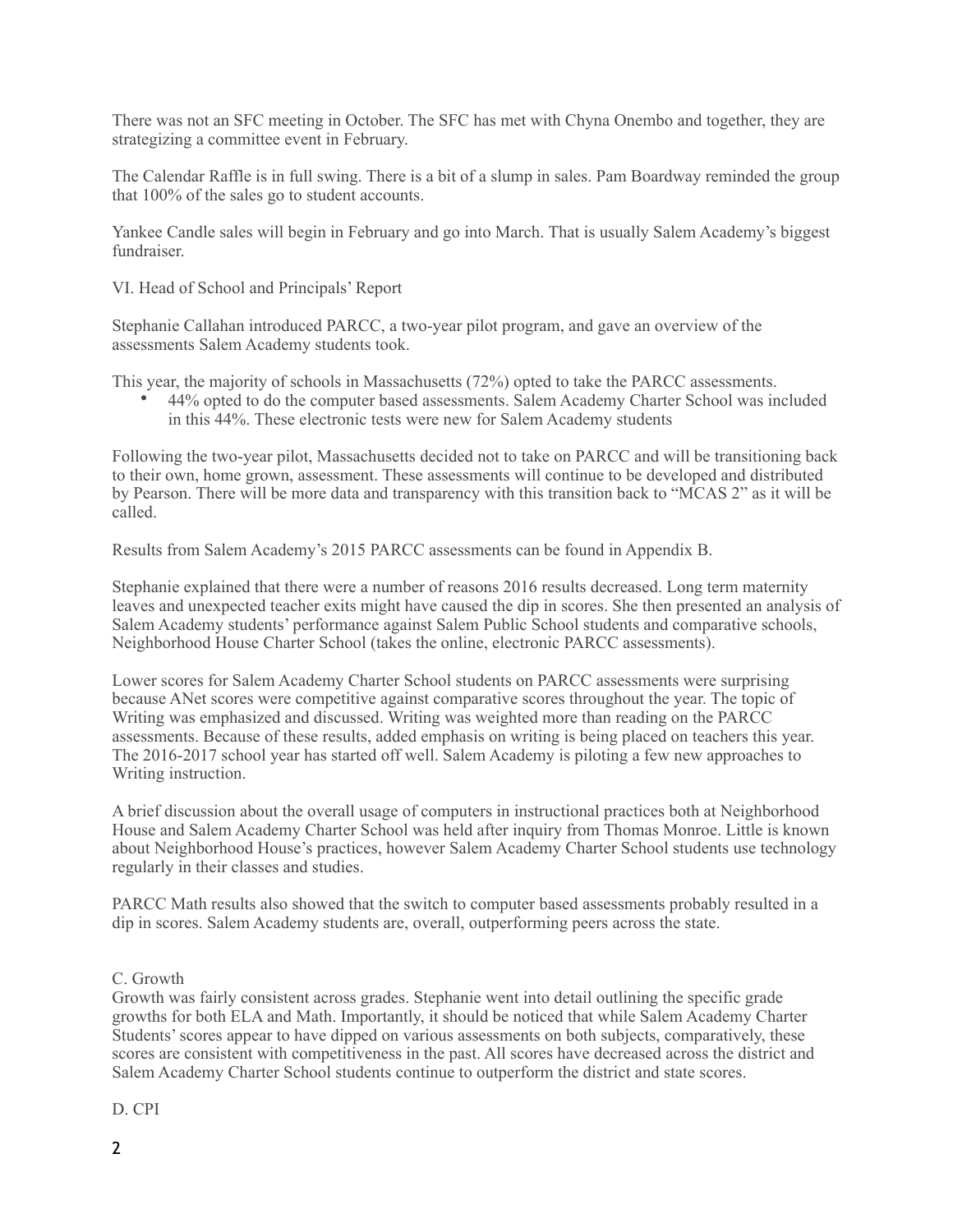Salem Academy students are not meeting growth goals because of the previous year's positive results. While falling a bit short, Salem Academy Charter School will however continue to pilot new Massachusetts assessments in the 2016-2017 school year rendering the school "held-harmless". Heldharmless means that Salem Academy will continue to operate as a Level 1 school. CPI is the method for comparing different assessments, PARCC and MCAS.

# E. Takeaways

Salem Academy, while in the top 75% in comparative schools, did not meet its target goals (PPI goals). Stephanie went into detail on the details of how PPI is calculated.

Peter Copelas asked whether baselines are actually effective if Salem keeps jumping around from different assessments each year. How does that influence curriculum decisions? Stephanie explained that teachers create their own curriculum. They have an understanding of the tests that are going to be taken each year and use those data to drive curriculum development. State testing somewhat drives curriculum. Approach to these state tests is emphasized. Examples include: math teachers need to focus a lot of effort and time on reading skills for word problems. Similarly, ELA teachers now need to focus on comparative and increasingly complex texts.

Nina Cohen asked about how results on tests impact Salem Academy Charter School's status. Salem Academy Charter School is still level 1. Sean O'Neil responded to Nina's question noting the fact that when Salem Academy Charter School was approved for the current five-year charter it resulted in two outcomes. First, the charter was renewed which will allow the school to continue providing education to students for at least two more years when the charter must be renewed (three years have already passed since the charter was renewed). Second, Salem Academy Charter School applied for and was offered proven provider status in order to provide for increased enrollment (18%).

### F. Internal Measures in Salem Academy Charter School

i. Increase in honor roll and high honor roll (grades 6 and 7) and a dip in grade 8.

ii. Significant dip in "at-risk" students for grade 6 and 7 and a slight dip in grade 8

iii. ANet results. Smaller network of math schools. Salem Academy cannot compare itself to some of the best schools in Boston besides Neighborhood House. The 6<sup>th</sup> Grade ELA teacher is feeling better about the assessments, standards and is performing at the top of the network. Similarly, these results are emulated in 7th Grade Math. Stephanie continued to share the ANet results which were all positive. Students will be taking the A2 assessments this week and next. Steve Palmer noted the percentage dip in ANet scores even though ranking in the network did not change as drastically. Stephanie agreed and both Steve and Stephanie hypothesized that changing tests and increased complexity probably resulted decreased scores. All schools are feeling that.

iv. Upper School end of quarter report. Sean Gass mentioned the changes in the high achieving upper school group. The 2017 graduating class struggled last year however gains are being made by 11<sup>th</sup> and 12<sup>th</sup> teachers. 10<sup>th</sup> graders are down (-18% honor roll) from last year. Far fewer are "at-risk" however. Overall, Salem Academy is seeing increases on most fronts.

Seniors have reached two milestones in college applications, the  $1<sup>st</sup>$  and  $15<sup>th</sup>$  of November. Salem Academy Charter School had Salem State come in for on the spot interviews where students were accepted on the spot. 2016 is the first year Salem State has come on to the Salem Academy Charter School campus for in-person interviews.

Two student are finalists for the Posse Scholarship. One student is a finalist for Questbridge. FAFSA day went well. The students and their parents learned about the FAFSA process and started filling out forms together. More than 60 students and families came to the event.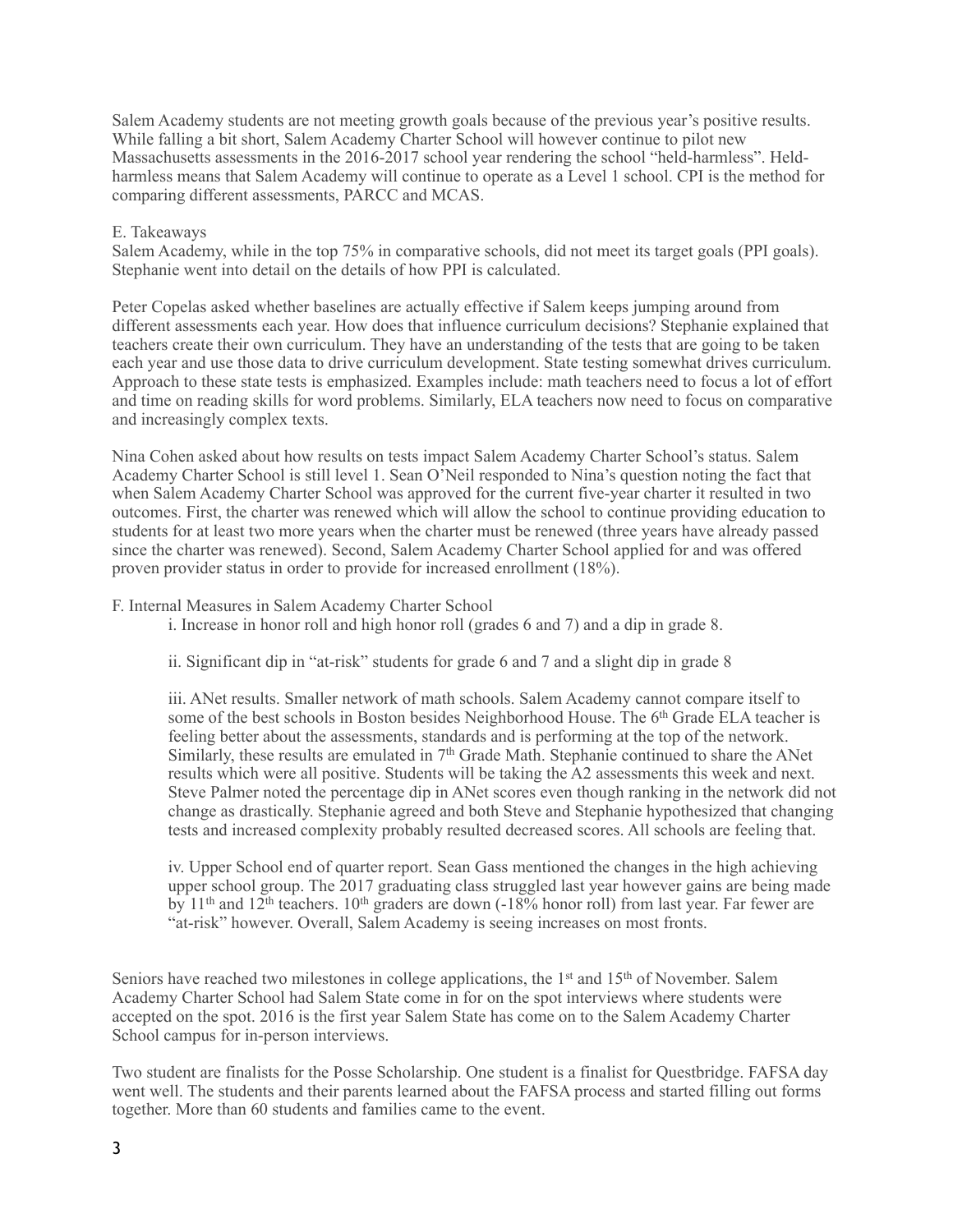Hiring: 9<sup>th</sup> grade math teacher resigned unexpectedly. Casey Vanderpot was hired for this vacancy. There is a maternity leave ELA position open. There are good candidates for this opening and a hiring will take place soon.

VII. Executive Director Report

- A. Sean O'Neil emphasized the importance of using data to provide insight into student achievement.
- B. Two students have left Salem Academy since October 26<sup>th</sup>, 2016. These departures were not unexpected.
- C. Based on the data comparison between SACS and MA public schools, Salem Academy students are relatively on par in terms of discipline. It is true, however, that there are prominent charters with excessive discipline. Salem Academy Charter School represents what a charter school is supposed to be. Additionally, Salem Academy Charter School has committed to our ELL program. With an exemplary ELL program, Salem Academy Charter School has also paid attention to discipline and developed a culture that supports learning in ways that are good for kids.
- D. An analysis of SPED programs came out as well that claimed that charters do not serve special education students. Many of the critics of charter schools cite research like this to support defunding and opposing charter schools. Salem Academy Charter School, however, has extensive special education services. Looking at the highest achieving charters (19 schools in Massachusetts), many in the top do not have any special education teachers*.* Some of Salem Academy's comparison, in-network schools have incredibly rigorous academic programs (IB) and they tell students that "if you can't do it, don't come". This is not how things are done at Salem Academy Charter School. Salem Academy Charter School, with 14-18% special education students, employs 7 teachers, 5 paraprofessionals, 2 counselors, a reading teacher and a part time reading specialist.
- E. From the charter school meeting, the following points from the Ballot Initiative were mentioned :
	- 1. The defeat was not about charters, it was about funding them.
	- 2. Approval rates are still steady regarding charters charter schools are still regarded quite highly.
	- 3. It is easy to get people to vote no (inspire fear, doubt), but much more difficult to get them to vote yes. There was a large group pushing for No.
	- 4. TV is no longer the king of advertising. Social media is now prominent and the message here was difficult in that medium due to the brevity of the issue.
	- 5. This has become a partisan issue, supported by Baker and private, corporate money, seen as republican by many citizens of Massachusetts.
	- 6. "Dark money" became a stain on charter school credibility. A number of corporations put money behind this, which was characterized by the "dark" label. However, Sean O'Neil believes they may have been putting money toward charter schools because they want an educated workforce.
	- 7. The result is now that people of color are beginning to distance themselves from charter schools.
	- 8. It is as important as ever for charter schools to collaborate with district schools. Charters should not have an adversarial relationship with the districts public schools.
	- 9. No on 2 people will now turn their efforts to restricting funding, which will put Salem Academy Charter School at risk.
	- 10. Plans in the state senate are to add a millionaire's tax targeted for additional funding for district schools.
	- 11. President elect Donald Trump is proposing a \$20 billion block grant to support school choice.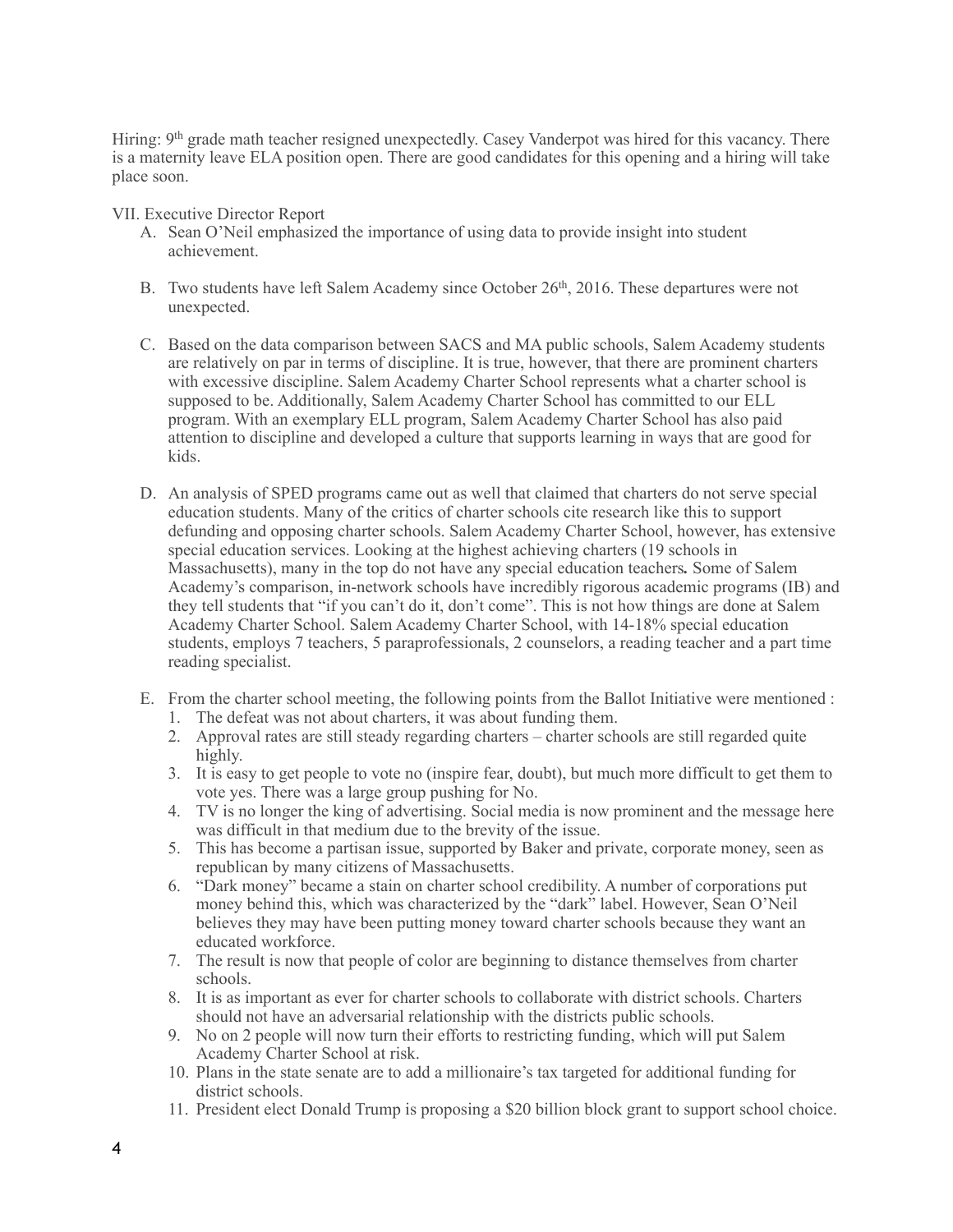In a recent meeting with a few funders, Sean O'Neil witnessed the beginning of challenges for Salem Academy moving forward.

Alison Bagg is the new charter school office Director. Priorities for the charter school office moving forward include:

- Continue to practice cyclical oversight
- Focus on board training
- They received a grant (\$3.5 million for dissemination, they will invite proposals
- Continuing to focus on access and equity
- Working with schools specifically on climate, culture, and discipline
- Continuing commitment to ongoing improvement

### VIII. Committee Reports

A. Committee on Trustees, Nina Cohen

Offers to join the Board of Trustees were made to four individuals in the last four weeks: Alfonso Perillo and Christine Wynne have both agreed to join the board. Bill Henning will also be joining the board if nominated. The committee on trustees are still trying to find a chairperson for the education committee. Additionally, Salem Academy is also behind on minority recruitment. There is not a formal process in place for this initiative, so the committee is asking that anyone with an idea should contact Nina. Salem Academy administrators and board members have been inviting people to have a tour, ask questions. Josh Biber asked if the new board members are white people, then committed to come back to the board with some more candidates of color.

B. Development Committee, Nina Cohen

Mailing went out on 11/3/2016 to a database of donors who have donated in the past. Two gifts have been received and there are plans to follow up with phone calls. Additionally, the plan is to make another mailing effort with the focus of purchasing a theater seat. The development committee hope to sell 181 more seats. The other sources of funding are grant opportunities. Foundations include Amelia Peabody, Reed Foundation, Riley Foundation, Eastern Bank, People's United and the Lynch Foundation. School-wide open house is an opportunity to get the community together. March 29th, 2017 is the currently scheduled date. The development committee hopes to have multiple performances; Christine Wynne will be involved in organizing. The event will include commemoration of donors. We also count on fulfilling board promises for our goals.

C. HR Committee

Karen Cady reported that the Trustee members of the HR committee had met to get organized. She said that Eastern Benefits had who encouraged Salem Academy to get a consultant. We interviewed and hired Jane Callahan, whose first step is to audit all Salem Academy Charter School HR policies. Peter Copelas asked if there are upcoming labor laws, there are – December 1.

D. Finance Committee, Thomas Monroe

Thomas reported our cash position is strong right now, which is great because we are looking at some challenges in terms of our construction. We did lose one more student, so that will lower tuition by about \$10,000. We see an increase in food expenses, which is great for participation in the program.

We have adjusted the rental costs because we are still not in the building. We are adjusting based on moving dates of occupancy. All costs associated with occupancy were adjusted down. Costs for information systems continues to run high. Stephanie pointed out that we did just receive a year for free from Rediker based on our current technical issues.